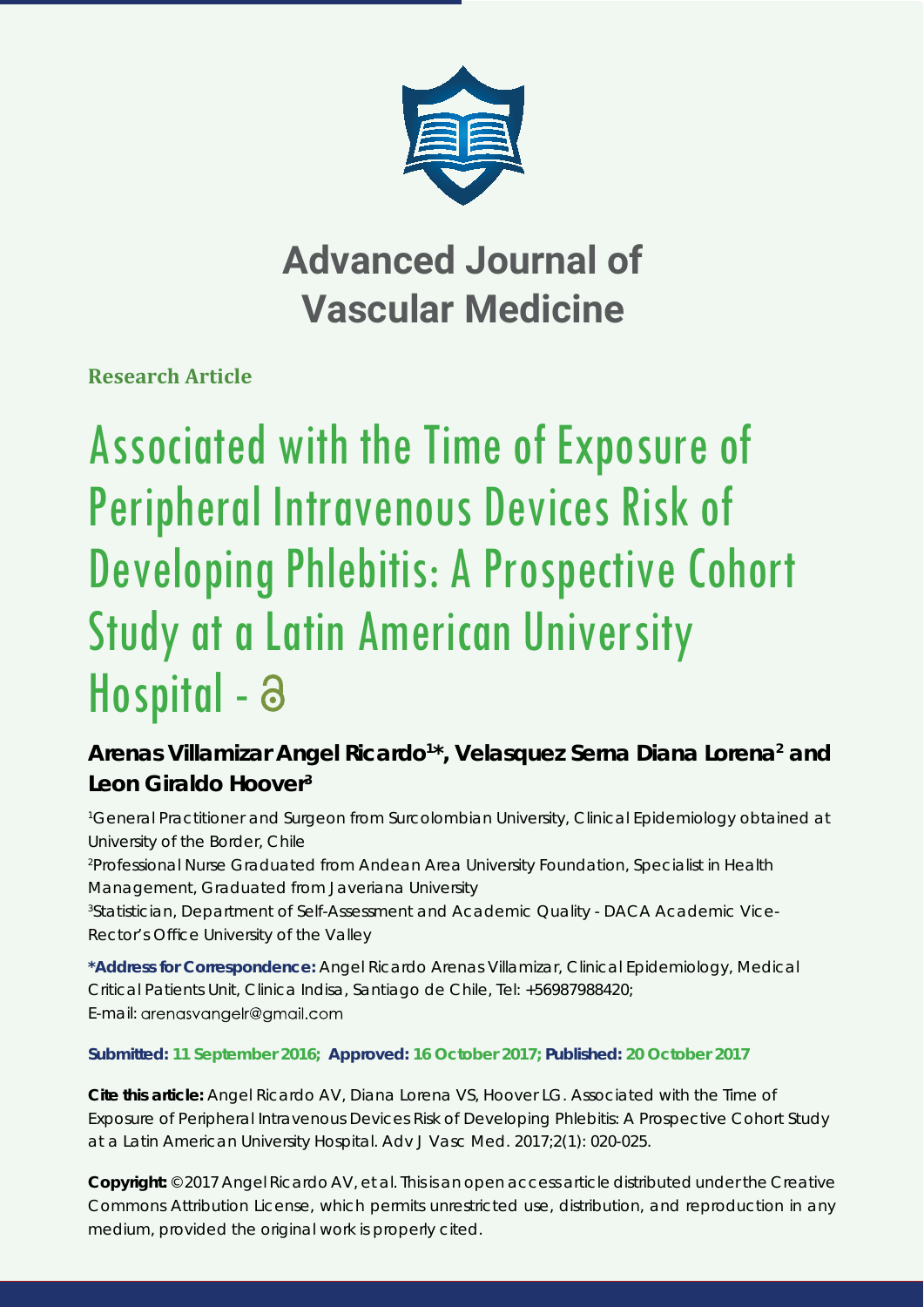

#### **ABSTRACT**

**Introduction:** The Center for Disease Control CDC recommends the replacement of peripheral intravenous catheter (IV) every 72 up to 96 hours. Routine replacement is thought to reduce the risk of phlebitis and bacteremia; however multiple studies have not shown a significant difference of such practice.

**Objective:** To evaluate the risk of phlebitis in patients with catheters change every 72 hours Vs changes under indications of phlebitis and determine the factors that contribute to the development of phlebitis.

**Methodology:** A three-arm (n = 341) prospective cohorts study was proposed, in which patients to this study were randomized into three groups , for the first group of patients the catheter was routinely taken off every 72 hours, in the second group the catheter was only removed in light of phlebitis signs. The third group kept the current regular conditions of routinely changes used in catheters and dressings.

**Results:** The study included a total of 261 patients that meet the inclusion criteria, from which 14% presented mechanical phlebitis  $(n = 28)$ , 80% chemical phlebitis  $(n = 29)$ . 67% of the cases of phlebitis appeared in the second arm of study  $(n = 24)$ . Infective phlebitis was not documented in any of the three groups. The patients on whom the device was used for more than 72 hours have a 3 times higher probability to develop chemical phlebitis (RR = 2.92, CI: 1.35 - 6.33). The ratio catheter per patient was superior in the use of catheters made of teflon of 3.2 catheters per patient.

Conclusion: No cases of infectious phlebitis occurred in the study groups related this finding with adequate hand washing and strict supervision during the time of study techniques. The time of removal of catheters every 72 hours did not evidence a reduction of infectious phlebitis higher than expected by proper hand washing techniques.

**Keywords:** Phlebitis; Catheterization; Vascular Access Devices; Polyurethanes; Device Medical; Bandages

#### **INTRODUCTION**

The Center for Disease Control CDC recommends the replacement of peripheral intravenous catheters (IV) every 72 up to 96 hours. The routinely replacement is thought to reduce the risk of phlebitis and bacteremia. The catheter insertion is an unpleasant experience for patients and the replacement of it might not be necessary if the catheter remains functional and if the patient does not show inflammation signs. The costs associated with the routinely replacement can be considerable [1]. This routinely replacement increases the costs of health care and the workload for the staff and it also requires that the patients would also undergo repeated invasive procedures. The effectiveness of such practice is not well established. Phlebitis occurred in 7% of the cases of patients when intravenous catheters were removed at the moment that was clinically advised and also when they were normally removed every 3 days. The absolute difference was small  $(0, 41\%)$  and within the pre-established equivalence margin of 3%, 2 other studies have shown similar results [3-7].

The use of transparent dressings in polyurethane that replace the traditional dressing gauzes, have avoided the interruption of intravenous treatments and the lack of differences in phlebitis or infiltration rates in both types of bandages, transparent dressings constitute the preferred solution instead of gauze dressings in spots of insertion of peripheral venous catheters insertion [8-9].

Even if studies about the use of transparent dressings in central catheters has not shown a significant reduction in phlebitis and bacteremia cases and it is established that additional studies are required [10], what is clear is that there is a significant reduction of the costs associated to the routinely replacement every 72 hours [11].

#### **MATERIALS AND METHODS**

A prospective cohorts study was carried out from the 15th of July up to the 25th of February in a University Hospital of Cali Colombia. Three arms of study were formed, in the first two arms of the study safety polyurethane catheters Ocrilon<sup>R</sup> and transparent sterile

dressings in polyurethane Tegaderm<sup>R</sup>, (Figure 1 and 2) were used, by following the institutional protocols of peripheral vein catheterization, for the infusion of intravenous liquids and/or medications.

Every patient that entered into the study was admitted through the emergency room service and they were directed to a same hospital service in which the entire staff was previously trained and evaluated in asepsis and antiseptic techniques, such as hand wash, protocol in peripheral catheterization by using safety peripheral catheters Ocrilon<sup>R</sup> and sterile transparent dressings in polyurethane Tegaderm<sup>R</sup>, in order to avoid biases due to the inadequate manipulation of the supplies used. Patients were catheterized with catheters of 16, 18, 20 or 22 by a same group of medical assistants for 24 hours per day and they were also previously trained.

#### **Inclusion Criteria**

The patients that require a peripheral intravenous of intravenous liquids and/or medication. Patients with hospitalization criteria in the services of Internal Medicine and Surgery.

#### **Exclusion Criteria**

1. The patients that enter with adverse events caused in other medical institutions.



**Figure 1:** Sterile transparent dressings in polyurethane Tegaderm<sup>R</sup>.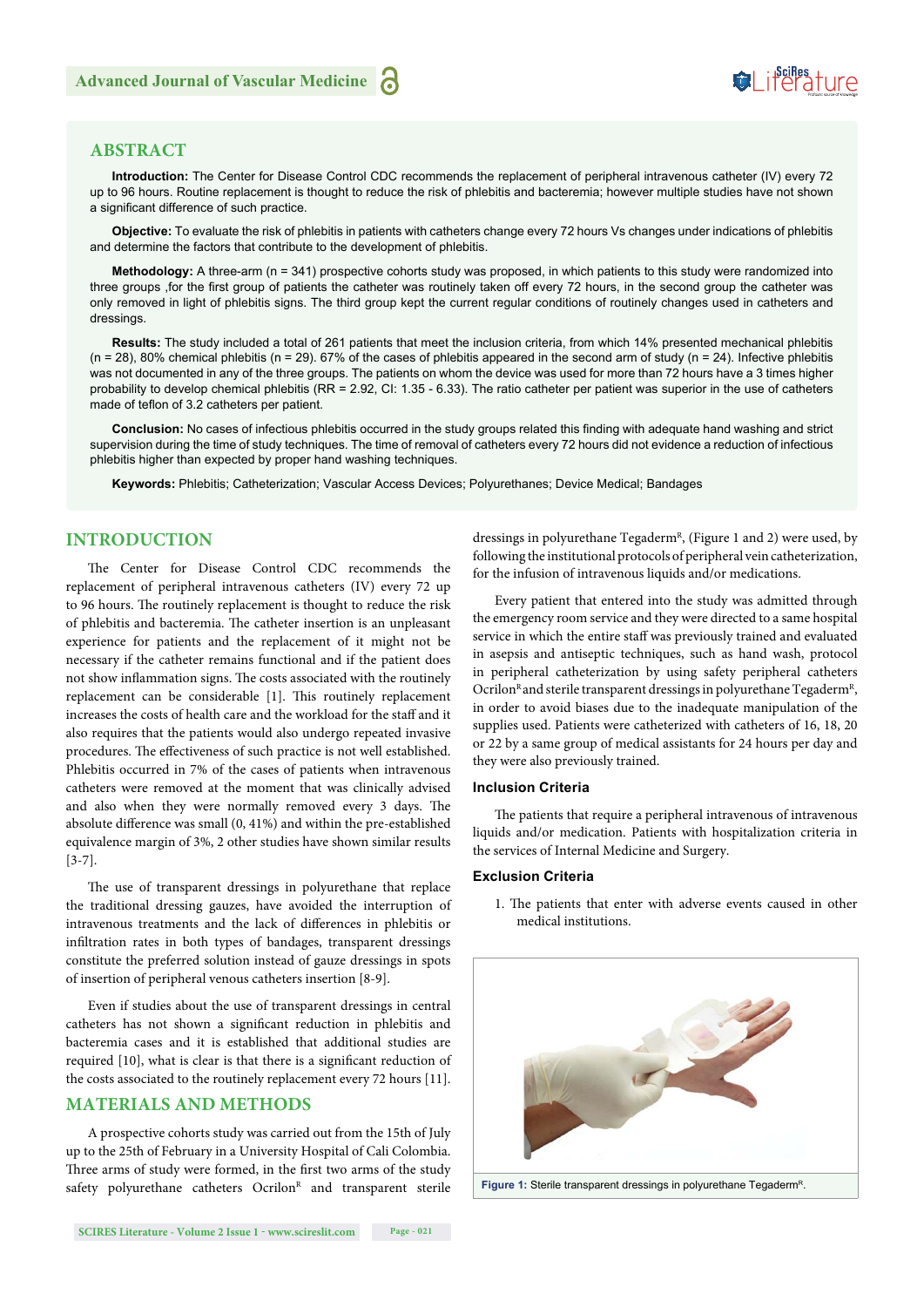#### **Advanced Journal of Vascular Medicine**

- 2. The patients that belong to different services.
- 3. Patients that re-enter within a period of 8 days and for the same cause.
- 4. Patients that suffer from chronical illnesses which may generate immunosuppression or patients who are undergoing chemotherapy treatment.
- 5. Patients who suffer from conditions that may render difficult the access to their veins (patients suffering from edema, patients that are undergoing chemotherapy, or patients who suffer from acute malnutrition) or also the patients whom may need more than one catheterization shot.
- 6. The patients whom may not authorize their participation in the study.

A simple randomization was performed reason why the group the people in charge of receiving patients did not know which arm they were going to catheterize in patients. Patients signed an informed consent which was included in the investigation protocol and approved by the Ethics and Investigation Committee from the University Clinic Rafael Uribe Uribe in Cali Colombia.

A code going from 001 up 399 was assigned to every catheterization kit, where two groups' were established pair group number and an odd number group. In the group of pair numbers codes there were the patients in which Arm I: patients that were exposed (Routine replacement every 72h, ocrilon<sup>R</sup> - Tegaderm<sup>R</sup>). Arm II: (Clinically indicated removal, ocrilon<sup>R</sup> – Tegaderm<sup>R</sup>) Patients in which catheters were marked with an odd number code were the patients that were NOT exposed and starting from the code 242 the data of Arm III (Routine replacement every 72h, device Conventional, Teflon) was entered (Figure 3).Up to the time of completion of the three arms of study each arm was constituted by 100 patients.

Patient follow up was executed by an independent group of observers different than main investigators in order to avoid measurement biases and it was also executed by applying the follow up protocol that was previously established.

A number of 295 patients a size sample was calculated for an average of 1250 monthly hospital discharges, with a trust level of 95% and margin of error inferior to 5%.

The ones that were considered as exposed patients were those to whom the catheter was replaced every 72 hours as institutional protocol.





The patients that were considered as non-exposed were those patients to whom the peripheral intravenous catheters were removed only if there was a clinical evidence of phlebitis or 10 days after in accordance with technical recommendation of the manufacturer.

The follow up was made for a period of time of seven months with a sample of 341 patients in which 80 patients were excluded.

The data collection was made through a check list used for phlebitis detection, by evaluating the following parameters:

- 1. Does not show any phlebitis sign.
- 2. Pain without inflammation erythema, induration or palpable venous cord.
- 3. Pain with erythema and inflammation without induration and no palpable venous cord.
- 4. Pain with erythema and inflammation, induration, palpable venous cord inferior to 3 cm.
- 5. Pain with erythema and inflammation, induration, palpable venous cord greater than 3 cm.
- 6. Full blown Stata version 11.0 (College Station, Texas, venous thrombosis and all the other signs are present.

Patients that belonged to the III Arm were catheterized with Teflon catheters as it is made in routinely conditions and by fixing the catheter with Micropore tape (Figure 4, 5).

Data was analyzed statistically in the software USA. Initially a descriptive analysis of the studied cohort was made, in which the quantitative variables are expressed through averages and standard deviation, in addition to the median and the range in accordance to it frequency distribution. Categorical variables were presented in proportions.

The different comparisons that were made through the Chi square test or through Fisher test as the case may be, for the case of categorical variables, in the case of quantitative variables the test of t.

Student was used, when the normality assumption the analysis was made through the Mann Whitney test, comparisons among experimental and the conventional groups, were made through variance analysis – ANOVA altogether with a post- hoc anova Bonferroni test. Associations were made through out the estimation of Relative Risk (RR) with its corresponding trust interval of 95%, significant differences were considered with a value of  $p < 0.05$ .

#### **RESULTS**

A total follow up of 319 patients was made, out of which 261 patients were included in the study. The causes of exclusion of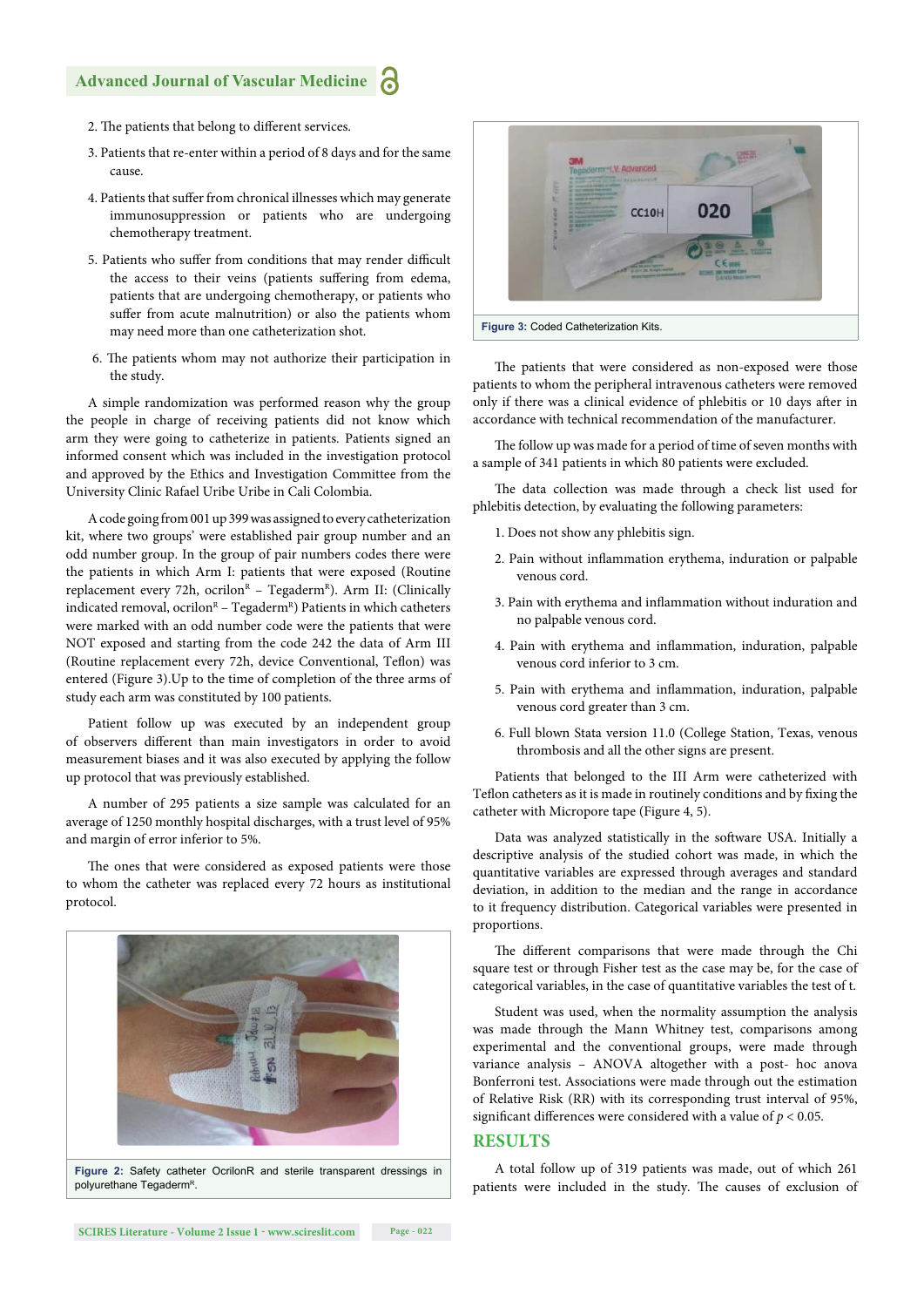#### **Advanced Journal of Vascular Medicine**

patients for the analysis were the loss in the follow up or their transfer to intensive or middle care units, or the beginning of intake of medications that cause chemical phlebitis.

The findings in the distribution per gender were that 55.6% were of male gender and 44.4% were of female gender. The average age was of 62 years old (DE  $\pm$  19) and the median age was of 67 years old in a range of 15 to 105 years old. A little more than half of the patients (56%) are of male gender; in average patients were followed up for 5,7 days ( $DE \pm 5$ ). 81.6% of patients were captured through access by the emergency service (Table 3).

Woman had an average age of 66 years old, while the average age in men was of 59 years old, this difference was statistically significant (*p* = 0.0044). (Table3)

In table 3 we can see that 67% of the patients that presented phlebitis belonged to the second group of study. Out of these 83% (n=20) corresponded to chemical phlebitis.

89.2% of patients did not have phlebitis, on the contrary in the



Figure 4: Catheter in Teflon and fixation with micropore arm III.



| Table 1: Distribution of patients by groups of study.                      |      |         |       |  |  |
|----------------------------------------------------------------------------|------|---------|-------|--|--|
| Group which to they belong                                                 | Frea | Percent | Cum   |  |  |
| Clinically indicated removal (ocrilon <sup>R</sup> – sterile<br>dressing)  | 86   | 32.95   | 32.95 |  |  |
| Routine replacement every 72h (ocrilon <sup>R</sup> – sterile<br>dressing) | 79   | 30.27   | 63.22 |  |  |
| Routine replacement every 72 h device<br>conventional (Teflon)             | 96   | 36.78   | 100   |  |  |
| Total                                                                      | 261  |         |       |  |  |

**Table 2:** Gender Distribution.

| <b>Table 4.</b> Genuel Distribution. |      |                |      |  |  |
|--------------------------------------|------|----------------|------|--|--|
| Gender                               | Freq | Cum<br>Percent |      |  |  |
| Female                               | 116  | 44.4           | 44.4 |  |  |
| Male                                 | 145  | 55.6           | 100  |  |  |
|                                      | 261  |                |      |  |  |

**Table 3:** Distribution according to the type of phlebitis per group of study.

|                                                       | Mechanical | Chemical |    | % Distribution<br>pergroups |
|-------------------------------------------------------|------------|----------|----|-----------------------------|
| Routine Replacement every 72H<br>(Ocrilon + Tegaderm) | 3          |          |    | 19%                         |
| Clinically Indicated Removal<br>(Ocrilon + Tegaderm)  | 4          | 20       | 24 | 67%                         |
| Routine Replacement every 72H<br>(Teflón)             | 0          | 5        | 5  | 14%                         |
|                                                       |            | 29       | 36 |                             |

| Table 4: Socio-demographic and Clinical Characteristics. |                |  |  |  |  |  |
|----------------------------------------------------------|----------------|--|--|--|--|--|
| Characteristic                                           | $(n = 261)$    |  |  |  |  |  |
| Age, years                                               |                |  |  |  |  |  |
| Average $\pm$ DE                                         | $62 \pm 19$    |  |  |  |  |  |
| Median (range)                                           | $67(15 - 105)$ |  |  |  |  |  |
|                                                          | Gender, n (%)  |  |  |  |  |  |
| Masculine                                                | 145 (56)       |  |  |  |  |  |
| Phlebitis, n (%)                                         |                |  |  |  |  |  |
| <b>YES</b><br>28 (10.8)                                  |                |  |  |  |  |  |
| Total number of Phlebitis, n (%)                         |                |  |  |  |  |  |
| No phlebitis<br>232 (89.23)                              |                |  |  |  |  |  |
| Had 1 Phlebitis                                          | 23 (8.85)      |  |  |  |  |  |
| Had 2 phlebitis                                          | 4(1.54)        |  |  |  |  |  |
| Had 5 phlebitis                                          | 1(0.38)        |  |  |  |  |  |
| Quantity of catheters used                               |                |  |  |  |  |  |
| Average ± DE                                             | $2,3 \pm 2$    |  |  |  |  |  |
| $2(1 - 13)$<br>Median (range)                            |                |  |  |  |  |  |

patients in those that presented phlebitis there were 23 patients that presented one case of phlebitis (8.8%), 4 patients that had two cases of phlebitis and only one patient that had 5 cases of phlebitis during the period of study, there were no significant differences per gender.

In relation with the quantity of catheters used per each patient, approximatively 43% used one catheter, four patients used more than 10 catheters in the study (11 and 13 catheters), this distribution was similar per gender, on the contrary it was observed that the patients that had phlebitis had in average more catheters (3,5) by comparing them with the patients that did not have phlebitis (2,2), the said difference was statistically significant ( $p = 0.0015$ ).

It was observed that the total number of patients that suffer from phlebitis ( $n = 23$ ) 60.87% of the patients who had permanently the dressing and the safety catheter, while l 39,13% of the patients to whom the replacement of the catheter was made every 72 hours developed phlebitis.

The RR estimated showed an association between developing phlebitis that is related with the time of use and replacement of the security device and the transparent dressing, in this association it is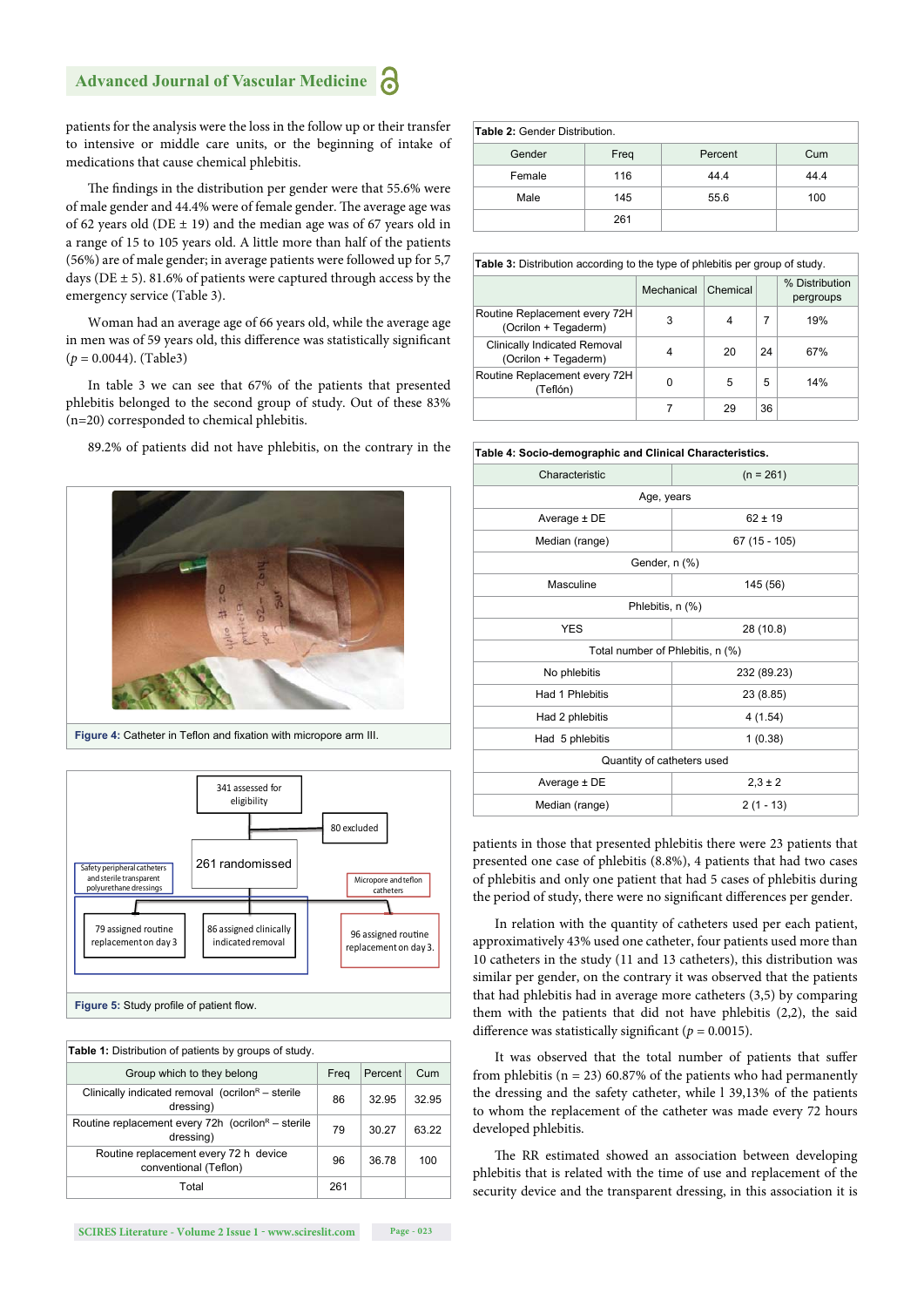established that the patients to whom the device is leaved on more than 72 horas have a 3 higher probability of developing phlebitis in comparison with those patients to whom the device is replaced every 72 hours ( $RR = 2.92$ ), this association was statistically significant  $(1.35-6.33)$ .

By taking into account the attributable fraction related to the exposure, it is observed that when by avoiding to leave the devices on, for more than 72 hours, 65.7 % is the maximum risk reduction to develop chemical phlebitis in the exposure groups that were related with the time of placement and not with the use of devices.

The average of catheters used was notoriously greater with the use of routine replacement 72H (Teflon) in comparison with routine replacement every 72H (Ocrilon + Tegaderm) in the other exposure groups, using an average of 3 conventional catheters in (Teflon) per patient in comparison to 2,2 and 1,6 catheters per patient in groups in which catheters were only clinically indicated removal and day sand routine replacement every 72H (Table 7 and Graph 2)**.**

#### **Variance analysis between averages of catheters according to the group assigned**

By taking into account every patient that was included initially in the study, differences between the three groups were observed in relation with the average number of catheters (P < 0.000) (Table 8).

Bartlett's test for equal variances:  $\text{chi}^2$  (2) = 118.0706 Prob >  $\chi$ chi<sup>2</sup> = 0.000 A post -anova analysis was applied in order to verify in which groups the said differences appeared; according to the results the conventional group had an average difference of 1.6 catheters relation with the 72 hour group ( $p < 0.000$ ) and in relation to the clinically indicated removal group there was an average difference of 1.1 catheter. (*P* < 0.000).

**Table 5:** Phlebitis development related to the time of exposure to the catheter. (Ocrilón $R$  + Tegaderm $R$ ).

| Device phlebitis                                   | Routine replacement<br>every 72h (Ocrilon <sup>R</sup> -<br>Tegaderm <sup>R</sup> ) | clinically indicated<br>removal (Ocrilon <sup>R</sup> -<br>Tegaderm <sup>R</sup> ) |     |  |  |
|----------------------------------------------------|-------------------------------------------------------------------------------------|------------------------------------------------------------------------------------|-----|--|--|
| NO.                                                | 98                                                                                  | 43                                                                                 | 141 |  |  |
| <b>YES</b>                                         | 9                                                                                   | 14                                                                                 | 23  |  |  |
| TOTAL                                              | 107                                                                                 | 57                                                                                 | 164 |  |  |
|                                                    | 65.24                                                                               | 34.73                                                                              |     |  |  |
| Pearson chi <sup>2</sup> (1) = $8.0447$ Pr = 0.005 |                                                                                     |                                                                                    |     |  |  |

| <b>Table 6:</b> Calculation of the RR probability of developing phlebitis when retiring<br>the catheter at 72 hours Vs clinically indicated removal. (Ocrilón <sup>R</sup> + Tegaderm <sup>R</sup> ). |                                                         |                                                          |           |  |  |
|-------------------------------------------------------------------------------------------------------------------------------------------------------------------------------------------------------|---------------------------------------------------------|----------------------------------------------------------|-----------|--|--|
|                                                                                                                                                                                                       | Clinically Indicated<br>Removal (Ocrilon +<br>Tegaderm) | Routine Replacement<br>every 72H (Ocrilon +<br>Tegaderm) | Total     |  |  |
| <b>Phlebitis</b>                                                                                                                                                                                      | 24                                                      | 7                                                        | 31        |  |  |
| N <sub>0</sub><br><b>Phebitis</b>                                                                                                                                                                     | 62                                                      | 72                                                       | 141       |  |  |
| Total                                                                                                                                                                                                 | 86                                                      | 79                                                       | 172       |  |  |
| <b>Risk</b>                                                                                                                                                                                           | 0.2580645                                               | 0.0886076                                                | 0.1802326 |  |  |
|                                                                                                                                                                                                       | Point estimate<br>(95% Conf. Interval)                  |                                                          |           |  |  |
| <b>Risk</b><br>difference                                                                                                                                                                             | 0.1694569                                               | 0.0403285                                                | 0.2985853 |  |  |
| Risk ratio                                                                                                                                                                                            | 2.912442                                                | 1.144791                                                 | 7.409491  |  |  |
| Attr.frac.<br>ex.                                                                                                                                                                                     | 0.6566456                                               | 0.1264783                                                | 0.865038  |  |  |
| 8.30 Pr > chi <sup>2</sup> = 0.0040<br>$chi^{2}(1) =$                                                                                                                                                 |                                                         |                                                          |           |  |  |

| <b>Table 7:</b> Catheter relation per patient.        |                 |                         |                               |  |  |
|-------------------------------------------------------|-----------------|-------------------------|-------------------------------|--|--|
|                                                       | N°<br>catheters | $N^{\circ}$<br>patients | Catheter relation/<br>patient |  |  |
| Routine Replacement every 72H<br>(Ocrilon + Tegaderm) | 178             | 108                     | 1.6                           |  |  |
| Clinically Indicated Removal (Ocrilon +<br>Tegaderm)  | 126             | 57                      | 2.2                           |  |  |
| Routine Replacement 72H (Teflon)                      | 311             | 96                      | 3.2                           |  |  |
| Total                                                 | 615             | 261                     | 24                            |  |  |

**Table 8**: Variance analysis of the number of catheters per patient by assigned group.

| $\overline{\phantom{0}}$ |            |     |            |      |          |
|--------------------------|------------|-----|------------|------|----------|
| Source                   | SS         | df  | <b>MS</b>  | F    | Prob > F |
| <b>Between</b><br>groups | 158.33731  | 2   | 79.1686551 | 26.2 | 0        |
| Within<br>groups         | 1006.22221 | 333 | 3.02168833 |      |          |
| Total                    | 1164.55952 | 335 | 3.47629709 |      |          |





**Graph 1:** Distribucion por genero pacicentes incluidos en estudio.

**Graph 2:** Average of catheters per patient and per group of exposure.

As for the intervention costs, the average cost per patient and considering replacements every 72 hours with polyurethane catheters Ocrilon<sup>R</sup> and sterile transparent dressings Tegaderm<sup>R</sup> which were used in the group of study, the average cost is of \$3,01 American dollars per patient in comparison with \$2,88 dollars with conventional catheters which allows to highlight the result of an inferior number of catheters per patient, and also an inferior number of punctures by using these devices, better follow up conditions by using transparent dressings and also an inferior risk of infection.